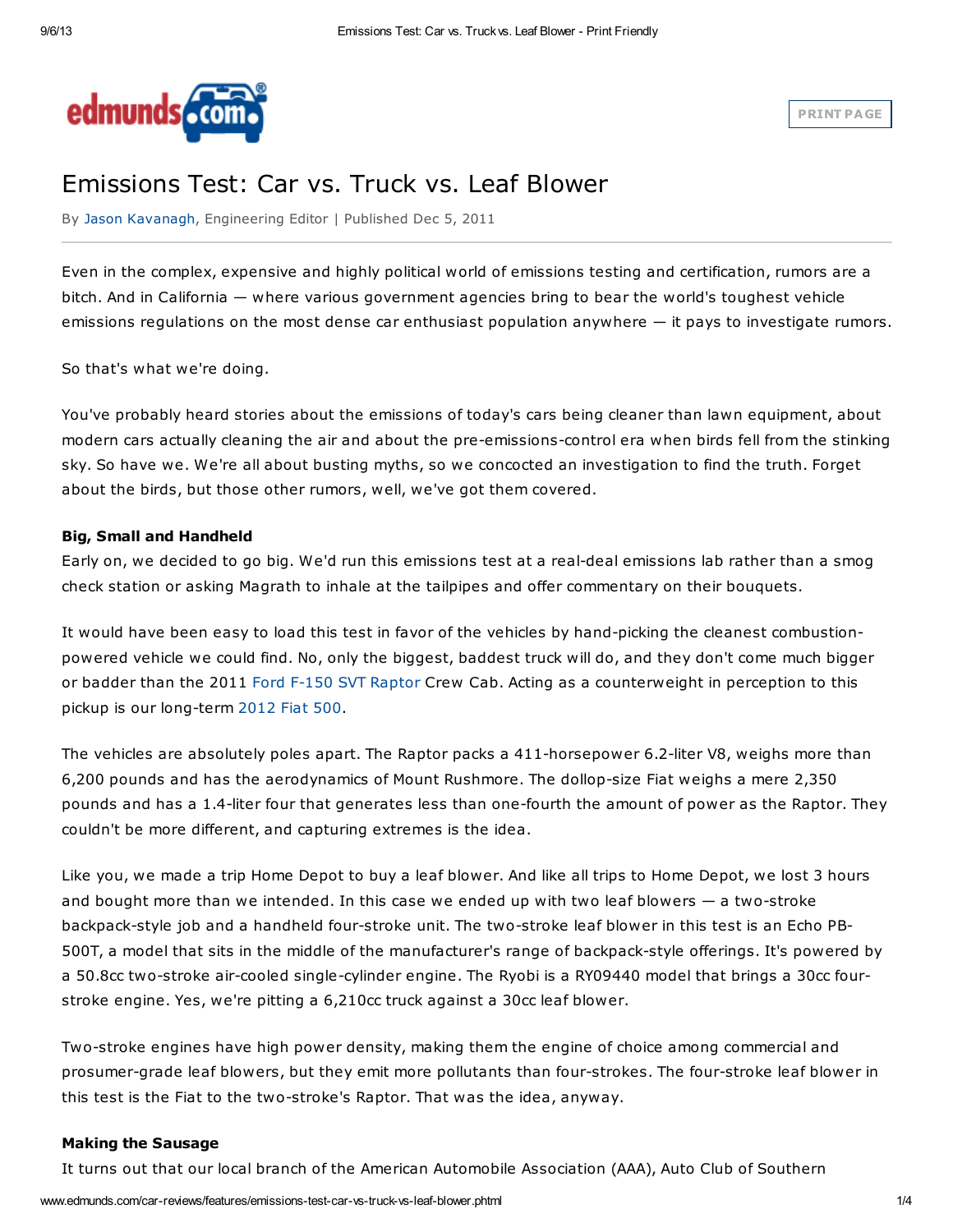#### 9/6/13 Emissions Test: Car vs. Truckvs. Leaf Blower - Print Friendly

California, runs exactly the kind of emissions lab we had in mind. It's called the Automotive Research Center, and it's in Diamond Bar, California. There, the fine people of AAA ran full FTP 75 emissions cycles on the Raptor and the 500.

The FTP 75 cycle is one of the primary yardsticks in the U.S. certification of light-duty vehicle emissions and fuel economy. It consists of — stay with us here — three major sub-tests called phases, each of which is defined by a specific pattern of speed versus time. Phase 1 is a 505-second cold-start cycle and is followed by Phase 2, which is a "stabilized" test that lasts 864 seconds. Phase 3 is a repeat of the Phase 1 test, the only difference being that it is performed when the engine is fully warmed.

All three phases of the FTP 75 are run with the vehicle strapped to a chassis dynamometer. But before the FTP 75 can be run, an elaborate pretest sequence is carried out for each vehicle. We'll spare you the details, but suffice it to say that it is very thorough, very tedious and very time-consuming. This pretest procedure takes the better part of a 24-hour period to carry out per vehicle.

Once the pretest is complete, the roller-turning, emissions-gathering part of the FTP 75 can be performed. Here, the vehicle is "driven" by a skilled technician on the dyno over a prescribed pattern of speed versus time while the exhaust is sampled and bagged. If the speed of the vehicle (as measured by the dynamometer) falls outside of a narrow band, the test is voided and the whole expensive process must be repeated, including that protracted pretest process. A technician that flubs with any kind of frequency has a very short career in this field.

It's worth noting that the load on the dyno rollers is adjusted to reflect the aerodynamics and drivetrain loss of the vehicle being tested. So the Raptor is indeed being asked to work harder at a given speed than the Fiat, just as they'd do in the real world.

## Comparing Apples to Kumquats: Creating the Leaf Blower Test Cycle

The FTP 75 test simulates 11.04 miles driven over 31.2 minutes and includes idle periods, accelerations, decelerations and cruising. This driving cycle works great when testing things that boast driven wheels: less so for leaf blowers which, of course, don't.

Therefore we needed to come up with a test for the leaf blowers that provided a basis of comparison to the vehicles, yet still reflects the way lawn equipment is actually used in practice. Observe leaf blowers in the wild and you'll find they are very often operated at either full whack or idle. Our test would have to mimic this usage pattern.

It didn't have to be leaf blowers. We considered testing lawnmowers or string trimmers, but they introduce an element of complexity — load. To properly load those devices we'd need the resistance provided by grass and shrubs, and there wasn't time to grow a lush enough lawn in Auto Club's dyno cell. That's why we settled on leaf blowers — they have essentially one knob, and that's blower speed.

With these factors in mind, the test we crafted for the leaf blowers followed the FTP 75's duration and speedup/slow-down pattern with a twist — we substituted vehicle speed with leaf blower speed. We gave the blowers full speed during the cruise periods defined by the FTP 75. The idle periods remained idle periods and boom, there's our leaf blower emissions test.

#### The Results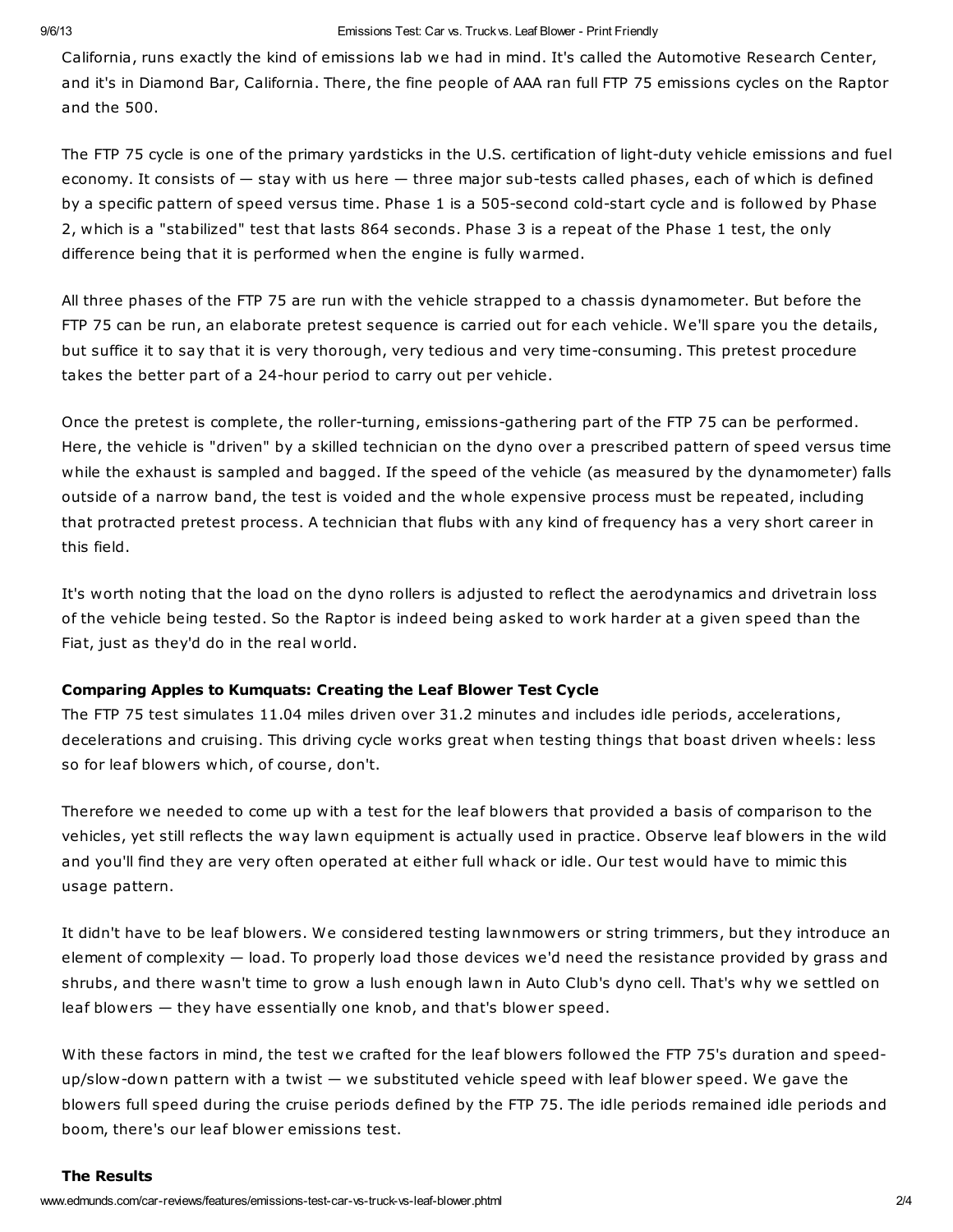During the FTP 75 test, exhaust gas from the vehicle's tailpipe is captured and analyzed by laboratory-grade equipment that's so expensive it makes the Kentucky Derby look like the Pinewood Derby. This lab equipment measures all kinds of compounds coming out of the tailpipe but the three we will focus on are those with which EPA and CARB are primarily concerned, namely, non-methane hydrocarbons (NMHC), oxides of nitrogen (NOx) and carbon monoxide (CO).

What's that? Fewer words and more numbers? Here, then, are pollutants measured during our testing expressed in weighted grams per minute:

|                            | <b>NMHC</b> | <b>NOx</b> | <b>CO</b> |
|----------------------------|-------------|------------|-----------|
| 2011 Ford Raptor           | 0.005       | 0.005      | 0.276     |
| 2012 Fiat 500              | 0.016       | 0.010      | 0.192     |
| Ryobi 4-stroke leaf blower | 0.182       | 0.031      | 3.714     |
| Echo 2-stroke leaf blower  | 1.495       | 0.010      | 6.445     |

Distilling the above results, the four-stroke Ryobi leaf blower kicked out 6.8 times more NOx, 13.5 times more CO and more than 36 times more NMHC than the Raptor.

The two-stroke leaf blower was worse still, generating 23 times the CO and nearly 300 times more NMHC than the crew cab pickup. Let's put that in perspective. To equal the hydrocarbon emissions of about a half-hour of yard work with this two-stroke leaf blower, you'd have to drive a Raptor for 3,887 miles, or the distance from Northern Texas to Anchorage, Alaska.

Clearly, engine displacement plays little part in the concentrations of these pollutants. Consider that the Fiat 500 produced more than double the NOx and more than three times the hydrocarbons of the truck. A close look at the vehicles' underhood emissions labels sheds further light - the Fiat 500 is classed as LEV-II, whereas the Raptor in California trim is ULEV-II. The Raptor's emissions control equipment is simply more capable. It's only in the production of carbon dioxide  $(CO2)$  – not yet directly regulated by EPA or CARB – where the Raptor is the higher emitter.

# Here, I'll Tie One Hand Behind My Back

Maybe you think the above test was unduly hard on the leaf blowers. To evaluate that notion, we ran a follow-up test on the leaf blowers. We simply started them up and let them idle for 505 seconds — the duration of the Phase 1 portion of the FTP 75 — while collecting their emissions. Idling, that's all, nothing else. The only way the leaf blowers could produce fewer emissions than this is if they were shut off.

We then compared the leaf blowers' idle test results to those of the vehicles running their Phase 1 driving cycle of the FTP 75 test. Remember, this is the 505-second cold-start portion of the test, which is when the vehicles produce the majority of their total emissions since their catalytic converters are still waking up.

In other words, this is a best-case scenario for the leaf blowers and a worst-case scenario for the vehicles. The data below are expressed in grams per minute:

|                                     | <b>NMHC</b> | <b>NOx</b> | CO.   |
|-------------------------------------|-------------|------------|-------|
| Phase 1 - 2011 Ford Raptor          | 0.021       | 0.013      | 0.725 |
| Phase 1 - 2012 Fiat 500             | 0.075       | 0.032      | 0.544 |
| Idling - Ryobi 4-stroke leaf blower | 0.077       | 0.002      | 1.822 |

www.edmunds.com/car-reviews/features/emissions-test-car-vs-truck-vs-leaf-blower.phtml 3/4